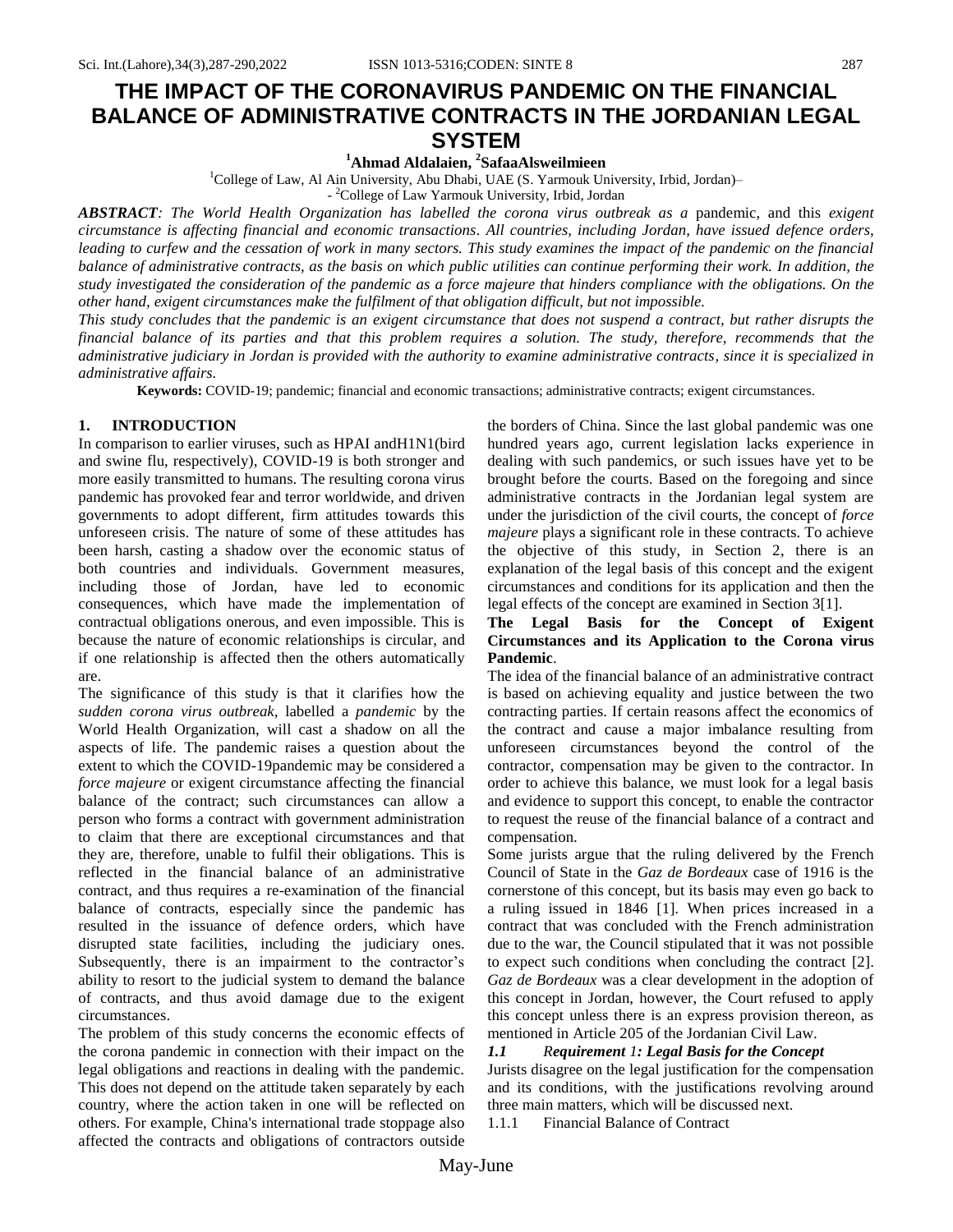Some jurists argue that a contractor has the right to consult the principle about the financial balance of the contract. In their opinion [3], if a sudden external event undermines the contract's economies, then the contractor's right to obtain compensation must be decided, with the sole purpose of achieving a balance between the two contractors [4].

However, this opinion has been criticized for various reasons. Firstly, the person contracted by the administration is not entitled to full compensation, [5], which would cover the contractor's entire loss; rather, the compensation should mitigate the losses, since the administration did not make a mistake, and therefore cannot incur the consequences of COVID-19. Second, the benefit of the reparation is not only intended for the contractor, but to ensure the continuity of the public utility in providing its services to the beneficiaries, in line with what the [French Council o](https://context.reverso.net/translation/english-arabic/French+Council+of+State)f State intended. Thirdly, the purpose of deciding the compensation for the corona virus pandemic as an exigent circumstance is that such a pandemic has undermined the economics of contracts and that the damage is a heavy loss, not a minor one [6].

# 1.1.2 **Joint Management of the Contract Parties**

Some jurists argue that the financial balance does not reflect the contractors' will, as the basis for any administrative contract [7]. This means that the presumed will of the contractors is that they have implicitly agreed to restore and maintain the financial balance for the duration of the contract [5]. Indeed, we argue that to assume there is a presumed administration makes the administration bear the lion's share of the burden of the pandemic, and this is inconceivable and unacceptable. Instead, we suggest that the same basic principle applies, in that the work of the administration must be continuous, regular, and steady functioning of public utilities.

# **1.1.3 Continuous, Regular, and Steady Functioning of Public Utilities**

The well-known basis of administrative work is the continuous, regular, and steady functioning of public utilities [1, 8]. There is no justification for service utilities to cease performing their work and duties, even if they face pandemics, such as COVID-19, which may be classified as an exigent circumstance. This principle governs the necessity of taking into account the financial rebalancing of administrative contracts that involve the continuous functioning of public utilities. If the idea of justice justifies compensation for the contractor within the scope of the private law, it may be argued that nothing prevents the application of the rules of justice to a pandemic, such as COVID-19, which affects administrative contracts and disturbs their balance. This is especially so, since the Jordanian legislator has placed administrative contracts within the jurisdiction of the civil court.

The rules of justice were also approved by the French Council of State in *Gaz de Bordeaux*, as it relied on "the idea of justice in participation in bearing non-contractual expenses that resulted from exigent circumstances, and the requirements of the functioning of the public utility to provide public service and achieve the public interest, where compensation is paid provided that the contractor continues to implement the obligation and achieve the financial balance of the contract". One reason for this concept can be found in the Instructions on the Organization of Jordanian Tenders, as these confirm the necessity of a financial balance in the event of economic risks as a result of the pandemic. This is confirmed in a decision issued by the Egyptian Supreme Administrative Court, which states [9], "since the concept of exigent circumstances is based on the idea of abstract justice, which is the essence of the Administrative Law, and it aims to achieve the public interest, then the regular and steady functioning of the public utility should be guaranteed".

In Jordan, it may be argued that, in applying the concept, the Jordanian judiciary relies on the rules of civil law. However, an alternative argument proposed here is that the basis should be only the constitution itself, in Articles 124–125 dealing with exceptional circumstances and that the defence orders applicable in the State have been issued as a result of the COVID-19 pandemic. Under these constitutional provisions, the legislator's purpose is to protect both the public interest and public health. Indeed, the legislator does not overlook the fact that this pandemic has led to the disruption of State facilities and caused exceptional and unforeseeable damage.

To address such economic risks, where compensation in exceptional circumstances is not given, the legislator will compensate for them through defence orders. This is achieved by the creation of funds deducted from salaries, with the aim of compensating the incurred. Further, the defence order uses the term exigent circumstances, which means an unexpected situation that is difficult to control and tedious to the contractor. A lack of assistance to the contractor means that, in light of the COVID-19 pandemic, the providers of masks and respirators, for example, will not be able to perform their duty of supplying products, which means the health facility will cease to perform its duties regularly which is, in turn, reflected in the spread of the pandemic inside the State in a way that is impossible to control.

Accordingly, it can be argued that the task of settling administrative contract disputes, especially those related to economic risks arising from *force majeure* and exceptional circumstances should be assigned to the administrative court. This is because its formation enables it to deal with the principles of administrative law to achieve justice, and ensure the regular and steady functioning of public utilities. Moreover, the rules of private law are not always suitable to apply to the rules of common law (Court of Cassation, 1980, p.775)[11].

- *1.2 Requirement 2: Conditions for the Application of the Theory of Exigent Circumstances to the Corona Pandemic*
- *1.3 A financial balance in the administrative contract needs to be achieved, despite the economic risk resulting from the COVID-19 pandemic, but to do this, a certain set of conditions are required regarding the concept of exigent circumstances. These will now be discussed.*

# 1.3.1 **Unexpected and Unavoidable Exigent Circumstances**

The application of the concept of exigent circumstances to avoid the economic risks arising from the COVID-19 pandemic requires that such circumstances should be sudden, unusual, and unforeseen, within the normal course of life. The criterion in this definition should be a general objective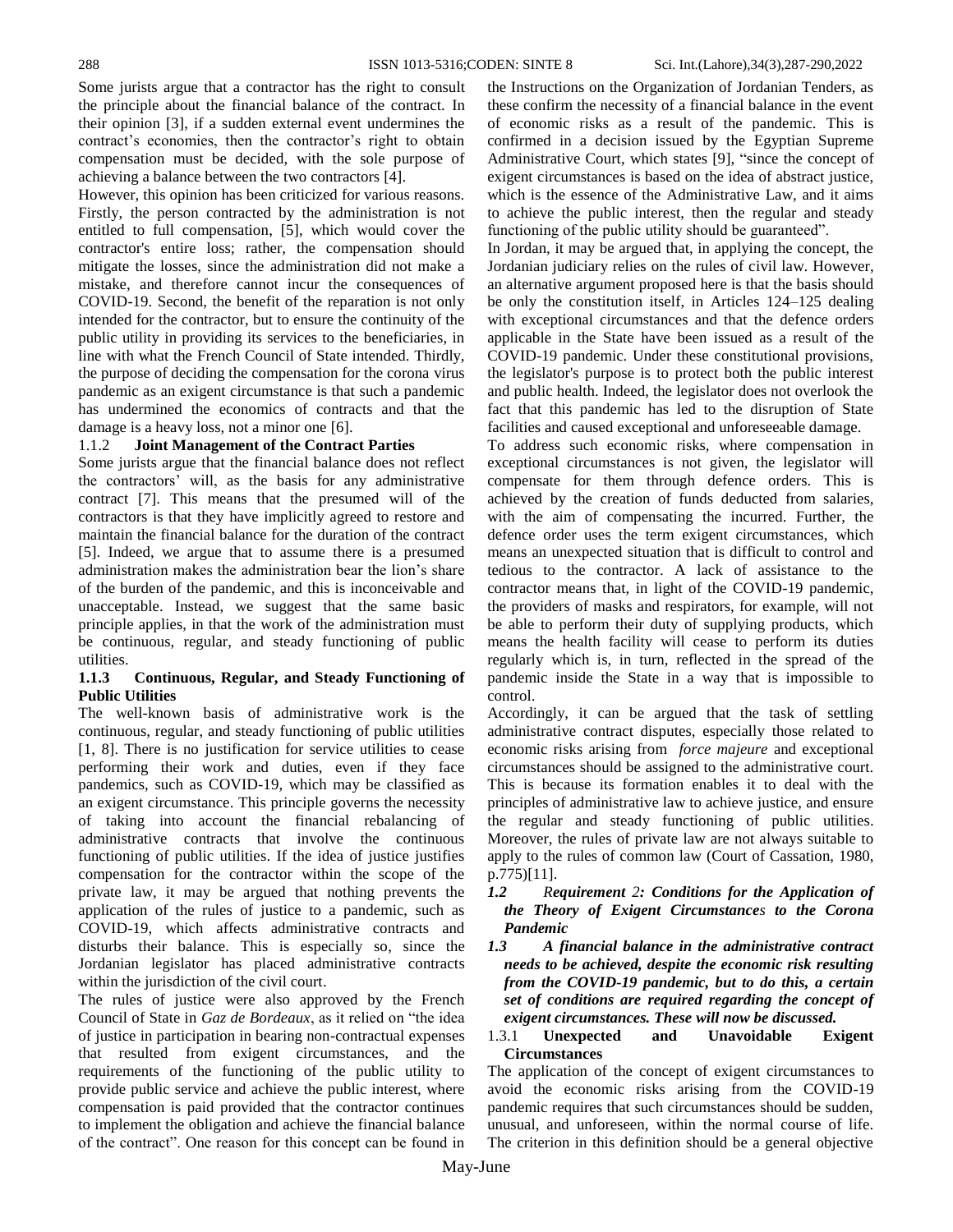criterion and not confined to the contractor alone. In other words, the pandemic was not expected or envisaged [10]. Otherwise, we would not have said that there are economic risks that necessitate compensation to the contractor, to restore the contract's economy and prevent its imbalance. This is especially so, since the legislator does not mention specific cases, such as exigent circumstances, and thus the issue is decided by jurisprudence and the judiciary. We believe that they will recognize the exigent characteristic of this pandemic, as it has been globally approved as an exigent, special, unexpected circumstance that contractors cannot control and, therefore, avoid its economic risks.

Like other exigent circumstances, this unforeseen pandemic could not have been predicted when the contract was concluded. In contrast, if an administrative contract has been concluded during the COVID-19 outbreak, it cannot be argued that it is an exigent circumstance that requires the financial rebalancing of the contract. In principle, the administrative contract was concluded before the pandemic that went beyond the control of contractors, was unexpected, and did not occur by a mistake or default by either party [11]. This confirms the decision of the Jordanian Court of Cassation, that "the concept of exigent circumstances may only be applied if such exigent circumstances are unforeseen [10].

# **1.3.2 Economic Risks to the Contract**

The COVID-19 pandemic has dangerously undermined the economics of administrative contracts and caused defects that are difficult to manage. Even though this is a relative issue, which differs from one contract to another, the fact remains that the losses exceed the ability of the contractor. In this context, the Court of Cassation states, "in order to apply the provisions related to emergency events, these such events must be general and could not be expected, and that the implementation of the contractual obligation has become onerous to the debtor if not impossible [2].

#### <span id="page-2-0"></span>**2. Legal Effects of the Concept of Exigent Circumstances**

The COVID-19pandemic is considered as an exigent circumstance, not a *force majeure*. This is because the pandemic makes the implementation of the contract onerous for the contractor, it does not prevent the obligation from being implemented, i.e. it does not make it impossible [2]. Therefore, the contractor's compensation is partial and proportional and guarantees the continuous functioning of the public utility. On this point, an explanation of the legal effects of these economic risks is required.

#### *2.1 Requirement 1: The Contractor's Commitment to Implementing the Contract*

The COVID-19 pandemic did not make the implementation of the administrative contracts impossible; rather, it made such implementation onerous for the contractor. This means that the contractor, despite the difficulty of implementation, must continue with it to ensure the continuity of providing services to beneficiaries. The contractor will not benefit from the circumstances of the pandemic by being compensated if they suspend implementation. Instead, they may be subject to penalties, for example, the confiscation of the delay penalty [16]. On this point, the Jordanian Court of Cassation ruled that "the appellant should have resorted to court to mitigate

the loss due to depreciation of the dinar, and should not have refrained from implementing the contractual obligation" [14]. Therefore, the COVID-19 pandemic can be considered as an exigent circumstance, in which the implementation of the commitment is suspended, and, when the effect of such exigent circumstance ends or ceases, the implementation will continue.

The point to note here is related to the prevention of the complete suspension of implementation, and not leaving the contract without performing the tasks entrusted to the contractor. Otherwise, the administration also has the right to implement the contract at the expense of that contractor, so that they lose the compensation and take the subsequent financial and economic consequences. This opinion is supported by the tender instructions, which used temporary *force majeure* regulations to emphasize a temporary suspension, or a circumstance, which leads to slow implementation, to indicate the continuity of the obligation and the fact that implementation, is not impossible [3].

# *2.2 Requirement 2: The Administration's Commitment to Pay Compensation*

The contractor's entitlement to compensation due to the COVID-19 pandemic is based on basic determinants that regulate its calculation. These will be explained in the following sections [13].

# **2.2.1 The Start Time of the Pandemic (the Exigent Circumstance)**

The pandemic's start time determines the point at which the compensation for loss is calculated, and from which the impact of the pandemic begins on the contractor's ability to fulfil their obligation. COVID-19 pandemic has affected the whole world, and its impact is reflected in most contracts in the world, whether local or international. Since this is the case, what matters in this study is related to its effect as an exigent circumstance as reflected in the actions of other countries, and as reflected in contracts in other countries. In Jordan, it can be argued that the judge has to examine the effect of COVID-19 on government measures as an unexpected pandemic, which has been reflected in administrative contracts. We argue that this matter may vary from one administrative contract to another, and that, in turn, may affect the compensation calculation method and calculation of the time at which the financial imbalance of the administrative contract occurs. The Jordanian Court of Cassation ruled that "the economic shortfall, the financial imbalance, and the floating of the dinar exchange rate against foreign currencies occurred before the signing of the agreement, which does not obligate the university — Yarmouk— to pay the extra cost, which prevents the application of the concept of exceptional events [12].

**2.2.2 Determining the Loss Incurred by the Contractor** These losses are determined within considerations related to the necessity of the utility to perform its duties, without calculating the expected losses and profits at the beginning of the exigent circumstance, or any potential profits that the contractor had expected in the future. Further, the calculation of loss does not include the loss caused by a contractor's error.